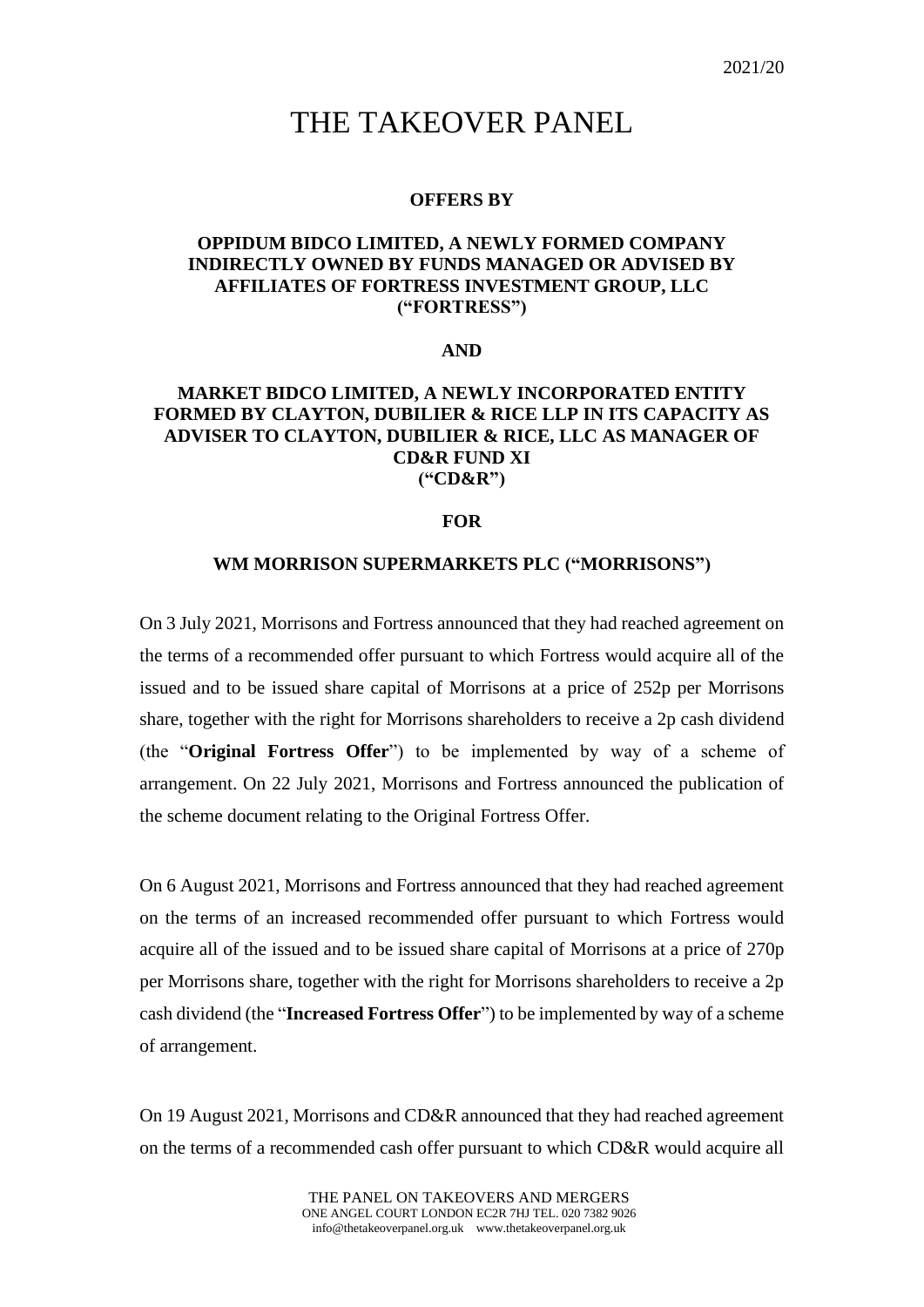of the issued and to be issued share capital of Morrisons at a price of 285p per Morrisons share (the "**CD&R Offer**"), to be implemented by way of a scheme of arrangement. Morrisons also announced that it had withdrawn its recommendation of the Increased Fortress Offer and would be adjourning the shareholder meetings at which Morrisons shareholders would be asked to approve the Increased Fortress Offer.

On 25 September 2021, Morrisons published a scheme document relating to the CD&R Offer, convening the shareholder meetings at which Morrisons shareholders will be asked to approve the CD&R Offer for 19 October 2021. Morrisons also confirmed in that scheme document that the shareholder meetings at which Morrisons shareholders would be asked to approve the Increased Fortress Offer would be adjourned to the same date.

On the basis that neither offeror has declared its offer final, such that either offer may be increased or otherwise revised, a competitive situation continues to exist for the purposes of Rule 32.5 of the Takeover Code (the "**Code**").

In order to provide an orderly framework for the resolution of this competitive situation, and in accordance with Rule 32.5 of the Code, the Panel Executive has, at the request of the parties, established an auction procedure in the terms set out below. Each of the parties has accepted these terms and accordingly the auction procedure set out below shall be applied (and the procedure set out in Appendix 8 of the Code shall not apply).

The auction procedure will consist of a maximum of five rounds which will all take place on Saturday 2 October 2021. In the first round, either offeror may make an increased bid. If the auction procedure has not concluded in the first round (which it will if no increased bid is made in the first round), there will be up to three further rounds, in which an offeror will be eligible to make a bid only if the other offeror made an increased bid in the immediately preceding round. If the auction procedure has not concluded after these three further rounds (which it will if no increased bid is made in a round), there will be a fifth and final round, in which both offerors may make an increased bid.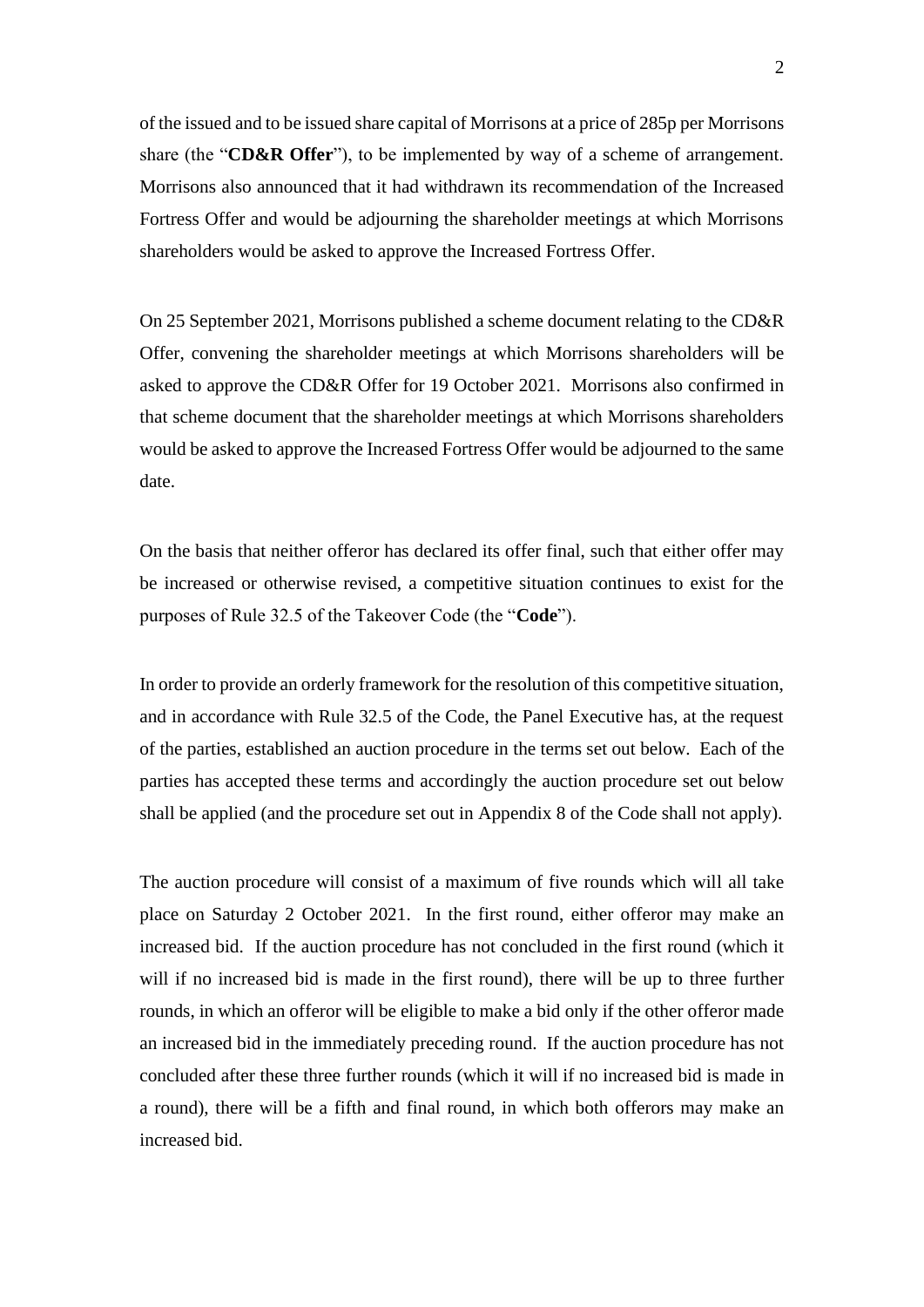Any increased bid lodged in any round of the auction procedure must be at a fixed price in cash in pounds sterling and in whole pence. Formula bids will not be permitted at any stage in the auction procedure. A bid lodged at any stage in the auction procedure may not comprise or include any form of consideration other than cash in pounds sterling, nor any dividend payable by Morrisons, and must be higher than any offer previously announced by the other offeror prior to the commencement of the auction procedure and any bid previously lodged by the other offeror during the auction procedure.

Additionally, in the fifth and final round of the auction procedure, it will be a requirement that any increased bid lodged by Fortress must be at an "even" number of pence and any increased bid lodged by CD&R must be at an "odd" number of pence. Further, in the fifth and final round, each offeror is permitted to make its offer subject to a condition that the other offeror also makes a bid in that round.

Any increased bids lodged during the auction procedure will not be announced publicly by any of the parties other than as set out below.

As soon as practicable following completion of the auction procedure, the Panel Executive will make an announcement in accordance with Rule 30.1 of the Code (which will also be published on the Panel's website). That announcement will set out the prices of the offers to be announced or confirmed by each offeror following the conclusion of the auction procedure.

Following the Panel Executive's announcement of the result of the auction procedure and by no later than 07.00 on 4 October 2021, each of the offerors is required to make an appropriate announcement under Rule 2.7 of the Code of a revised offer in respect of its latest bid lodged in accordance with the auction procedure (or alternatively, if it did not lodge an increased bid during the auction procedure, a confirmation of its preexisting offer).

Following the release of the announcements by both offerors referred above and by no later than 07.00 on 5 October 2021, Morrisons is required to make an announcement in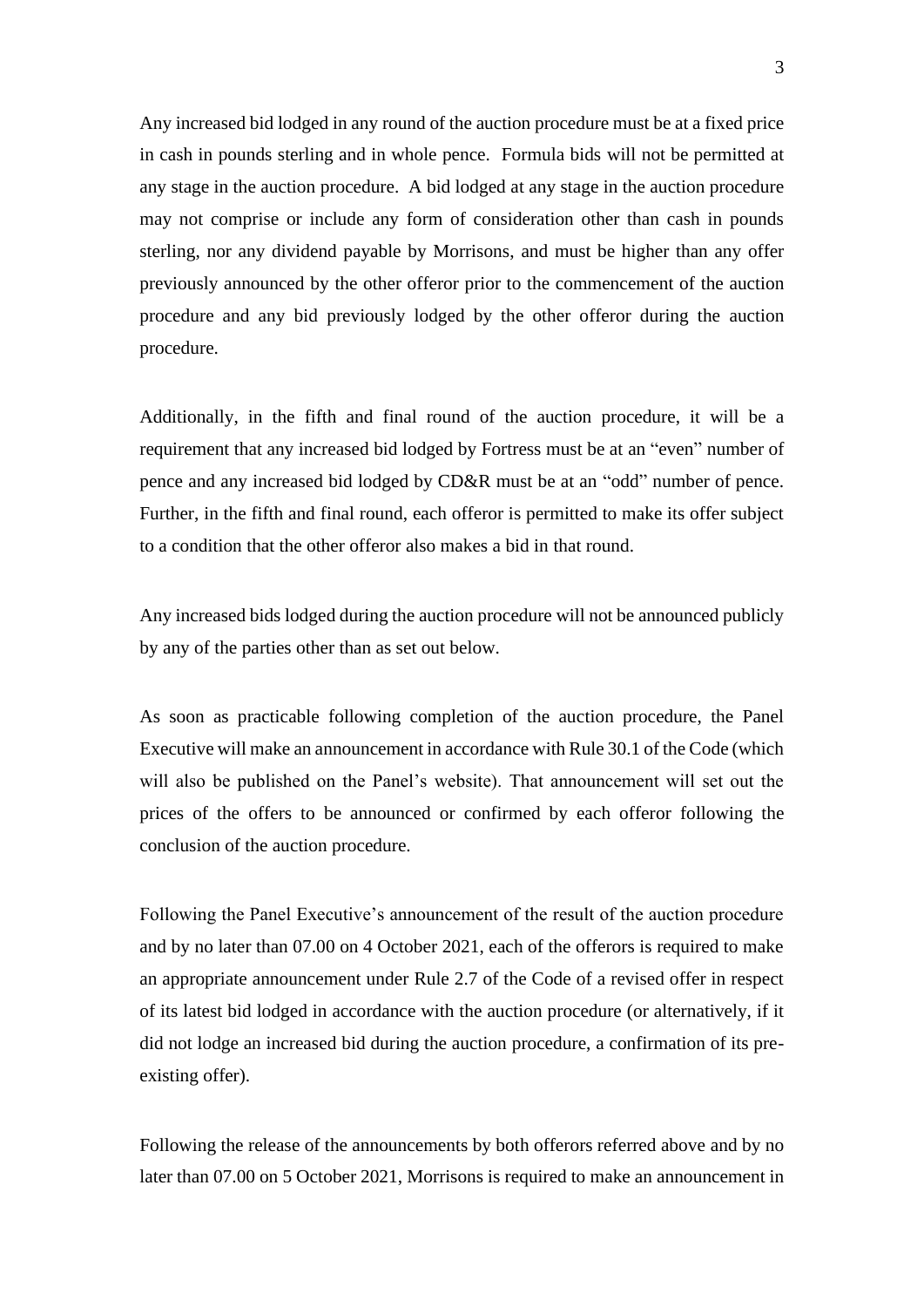accordance with Rule 30.1 of the Code setting out its board's views on the revised offers (if any) announced by the offerors, including details of its advice and any intended recommendation to Morrisons shareholders. This announcement may be combined with an announcement made by an offeror under the preceding paragraph.

Between 17.00 on 1 October 2021 and the end of the auction procedure:

- (a) an offeror may not introduce additional conditions to its offer, reduce the level of its acceptance condition (if applicable), waive any of the other conditions to its offer, or switch from a scheme of arrangement to a contractual offer or vice versa;
- (b) neither offeror nor Morrisons (nor any person acting in concert with any of them) may deal in relevant securities of Morrisons or take any steps to procure, amend or renew any irrevocable commitment or letter of intent or otherwise enter into any agreement, arrangement or understanding with any person interested in relevant securities of Morrisons in relation to either offeror's offer; and
- (c) neither offeror nor Morrisons (nor any person acting in concert with any of them) may make any public statement in relation to or impacting on the auction procedure or the terms of either offeror's offer for Morrisons.

The Panel Executive reserves the discretion to amend the auction procedure as appropriate. In particular, the times referred to above are subject to change, depending on the circumstances at the time.

Save for an offer in respect of a bid lodged in accordance with, or as otherwise provided by, the auction procedure, neither offeror will be permitted to announce or to make a revised offer for Morrisons at or after 17.00 on 1 October 2021. Following the conclusion of the auction procedure, neither offeror will be permitted to revise the price of its offer for Morrisons from that established by means of the auction procedure, or to introduce any new alternative offer unless, under the normal provisions of the Code, a person other than Fortress or CD&R (or any person acting in concert with either Fortress or CD&R) announces a firm intention to make an offer for Morrisons.